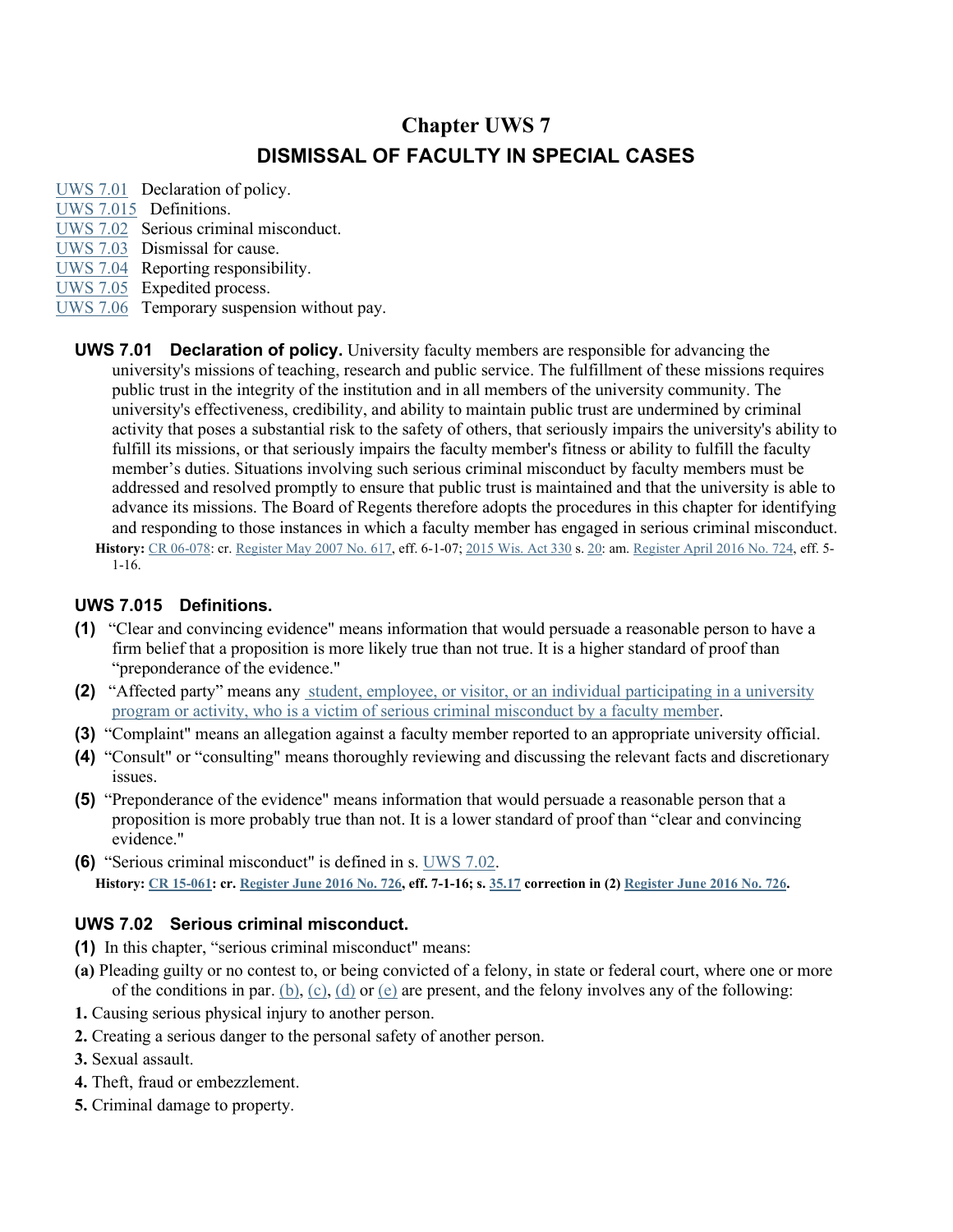- **6.** Stalking or harassment.
- **(b)** A substantial risk to the safety of members of the university community or others is posed.
- **(c)** The university's ability, or the ability of the faculty member's colleagues, to fulfill teaching, research or public service missions is seriously impaired.
- **(d)** The faculty member's fitness or ability to fulfill the duties of the faculty member's position is seriously impaired.
- **(e)** The opportunity of students to learn, do research, or engage in public service is seriously impaired.
- **(2)** Conduct, expressions, or beliefs which are constitutionally protected, or protected by the principles of academic freedom, shall not constitute serious criminal misconduct.
- **(3)** Except as otherwise expressly provided, a faculty member who has engaged in serious criminal misconduct shall be subject to the procedures set forth in ss. [UWS 7.03](http://docs.legis.wisconsin.gov/document/administrativecode/UWS%207.03) to [7.06.](http://docs.legis.wisconsin.gov/document/administrativecode/UWS%207.06)
- **(4)** Any act required or permitted by ss. [UWS 7.03](http://docs.legis.wisconsin.gov/document/administrativecode/UWS%207.03) to [7.06](http://docs.legis.wisconsin.gov/document/administrativecode/UWS%207.06) to be done by the chancellor may be delegated to the provost or another designee pursuant to institutional policies approved by the Board of Regents under s. [UWS 2.02.](http://docs.legis.wisconsin.gov/document/administrativecode/UWS%202.02)

**History:** [CR 06-078:](http://docs.legis.wisconsin.gov/document/cr/2006/78) cr. [Register May 2007 No. 617,](http://docs.legis.wisconsin.gov/document/register/617/B/toc) eff. 6-1-07; [2015 Wis. Act 330](http://docs.legis.wisconsin.gov/document/acts/2015/330) s. [20:](http://docs.legis.wisconsin.gov/document/acts/2015/330,%20s.%2020) am. (4) [Register April 2016 No. 724,](http://docs.legis.wisconsin.gov/document/register/724/B/toc) eff. 5-1-16.

## **UWS 7.03 Dismissal for cause.**

- **(1)** Any faculty member having tenure may be dismissed only by the board and only for just cause and only after due notice and hearing. Any faculty member having a probationary appointment may be dismissed prior to the end of the term of appointment only by the board and only for just cause and only after due notice and hearing.
- **(2)** Just cause for dismissal includes, but is not limited to, serious criminal misconduct, as defined in s. [UWS](http://docs.legis.wisconsin.gov/document/administrativecode/UWS%207.02)  [7.02.](http://docs.legis.wisconsin.gov/document/administrativecode/UWS%207.02)

**History:** [CR 06-078:](http://docs.legis.wisconsin.gov/document/cr/2006/78) cr. [Register May 2007 No. 617,](http://docs.legis.wisconsin.gov/document/register/617/B/toc) eff. 6-1-07.

**UWS 7.04 Reporting responsibility.** Any faculty member who is charged with, pleads guilty or no contest to, or is convicted of a felony of a type listed in s. [UWS 7.02 \(1\) \(a\),](http://docs.legis.wisconsin.gov/document/administrativecode/UWS%207.02(1)(a)) in state or federal court, shall immediately report that fact to the chancellor.

**History:** [CR 06-078:](http://docs.legis.wisconsin.gov/document/cr/2006/78) cr. [Register May 2007 No. 617,](http://docs.legis.wisconsin.gov/document/register/617/B/toc) eff. 6-1-07.

#### **UWS 7.05 Expedited process.**

- **(1)** Whenever the chancellor of an institution within the University of Wisconsin System receives a report under s. [UWS 7.04](http://docs.legis.wisconsin.gov/document/administrativecode/UWS%207.04) or other credible information that a faculty member has pleaded guilty or no contest to, or has been convicted of a felony of a type listed in s. [UWS 7.02 \(1\) \(a\),](http://docs.legis.wisconsin.gov/document/administrativecode/UWS%207.02(1)(a)) in state or federal court, the chancellor shall:
- **(a)** Within 3 working days of receipt of the report or information, inform the faculty member of its receipt and, after consulting with appropriate institutional governance representatives, appoint an investigator to investigate the report or information and to advise the chancellor as to whether to proceed under this section or ch. [UWS 4.](http://docs.legis.wisconsin.gov/document/administrativecode/ch.%20UWS%204) If the identity of an affected party is known to the university, the university shall make a reasonable attempt to notify the affected party of the report or information at the same time as the faculty member.
- **(b)** Upon appointing an investigator and notifying the faculty member, afford the faculty member 3 working days in which to request that the investigator be disqualified on grounds of lack of impartiality or other cause. In the event that the chancellor determines that a request for disqualification should be granted, the chancellor shall, within 2 working days of the determination, appoint a different investigator. The faculty member shall have the opportunity to request that any second or subsequent investigators be disqualified on grounds of lack of impartiality or other cause.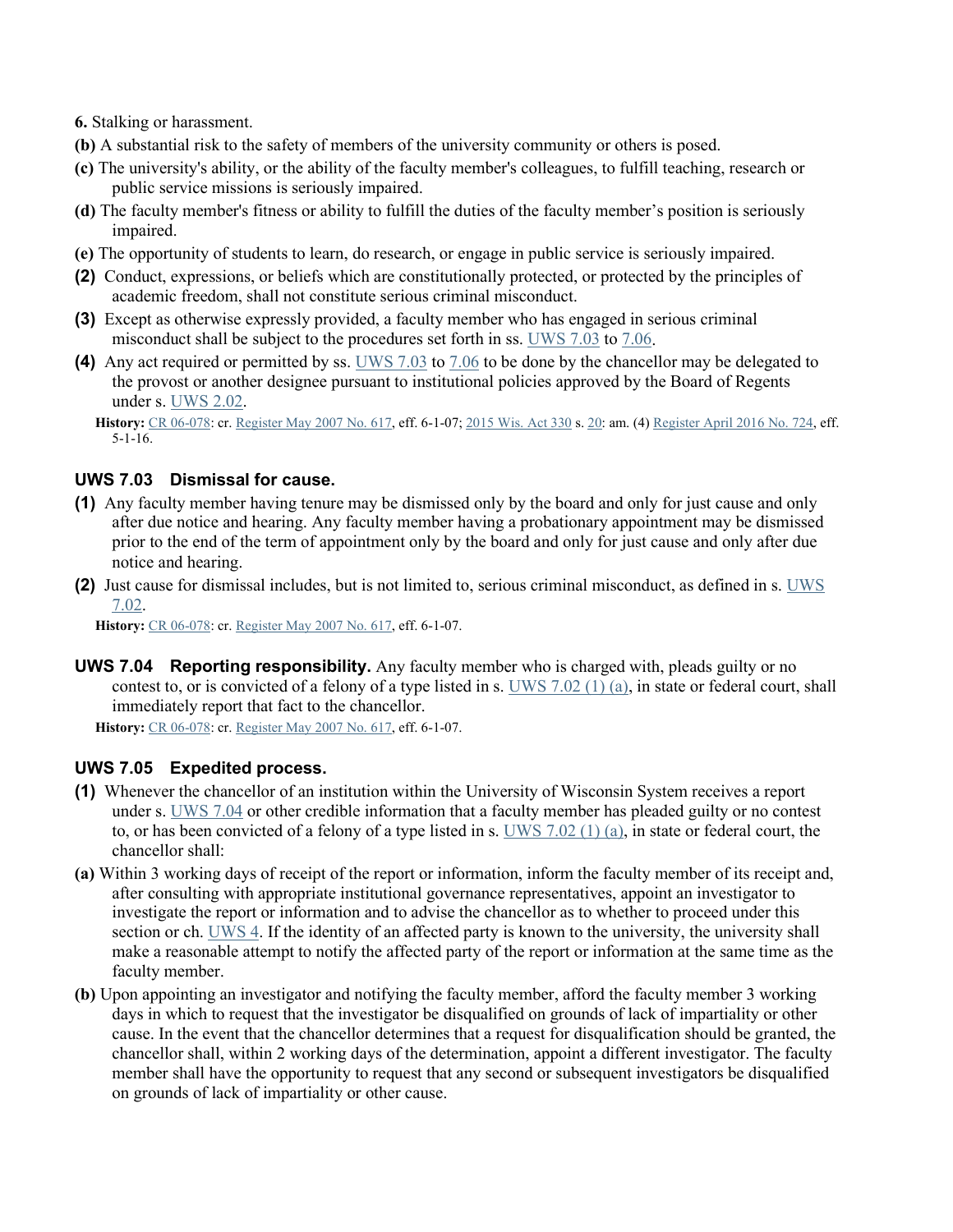- **(2)** The investigator shall complete and file a report with the chancellor not later than 10 working days following the investigator's appointment.
- **(3)** Within 3 working days of receipt of the investigator's report, the chancellor shall consult with appropriate institutional governance representatives and decide whether to seek dismissal of the faculty member pursuant to this chapter, to seek dismissal of the faculty member pursuant to ch. [UWS 4,](http://docs.legis.wisconsin.gov/document/administrativecode/ch.%20UWS%204) to seek an alternative disciplinary sanction, or to discontinue the proceedings.
- **(a)** If the chancellor decides to seek dismissal of the faculty member pursuant to this chapter, the chancellor shall file charges within 2 working days of reaching the decision.
- **(b)** If the chancellor decides to seek dismissal of the faculty member pursuant to ch. [UWS 4,](http://docs.legis.wisconsin.gov/document/administrativecode/ch.%20UWS%204) the chancellor shall file charges and proceed in accordance with the provisions of that chapter and implementing institutional policies. If, during the course of such proceedings under ch. [UWS 4,](http://docs.legis.wisconsin.gov/document/administrativecode/ch.%20UWS%204) the chancellor receives a report under s. [UWS 7.04](http://docs.legis.wisconsin.gov/document/administrativecode/UWS%207.04) or other credible information that the faculty member has pleaded guilty or no contest to or has been convicted of a felony of a type listed in s. [UWS 7.02 \(1\) \(a\),](http://docs.legis.wisconsin.gov/document/administrativecode/UWS%207.02(1)(a)) and one or more of the conditions listed in s. [UWS 7.02 \(1\) \(b\)](http://docs.legis.wisconsin.gov/document/administrativecode/UWS%207.02(1)(b)) through [\(e\)](http://docs.legis.wisconsin.gov/document/administrativecode/UWS%207.02(1)(e)) are present, the chancellor may, at that point, elect to follow the procedures for dismissal pursuant to this chapter.
- **(c)** If the chancellor decides to seek an alternative disciplinary sanction, the procedures under ch. [UWS 6](http://docs.legis.wisconsin.gov/document/administrativecode/ch.%20UWS%206) and UWS 4, and implementing institutional policies, shall be followed.
- **(4)** If charges seeking dismissal are filed under sub. [\(3\) \(a\),](http://docs.legis.wisconsin.gov/document/administrativecode/UWS%207.05(3)(a)) the faculty member shall be afforded a hearing before the institutional standing committee charged with hearing dismissal cases and making recommendations under s. [UWS 4.03.](http://docs.legis.wisconsin.gov/document/administrativecode/UWS%204.03) The hearing shall provide the procedural guarantees enumerated under ss. [UWS 4.05](http://docs.legis.wisconsin.gov/document/administrativecode/UWS%204.05) to [4.06,](http://docs.legis.wisconsin.gov/document/administrativecode/UWS%204.06) except that the hearing shall be concluded, and written findings and a recommendation to the chancellor shall be prepared, within 15 working days of the filing of charges.
- **(5)**
- **(a)** Within 3 working days of receipt of the findings and recommendation of the committee under sub. [\(4\),](http://docs.legis.wisconsin.gov/document/administrativecode/UWS%207.05(4)) the chancellor shall prepare a written recommendation on the matter.
- **(b)** If the recommendation is for dismissal, the chancellor shall transmit it to the board for review.
- **(c)** Disciplinary action other than dismissal may be taken by the chancellor, whose decision shall be final, unless the board at its option grants a review on the record at the request of the faculty member. The faculty member shall receive a copy of the chancellor's final decision If the identity of an affected party is known to the university, the university shall make a reasonable attempt to provide the affected party a copy of the chancellor's final decision at the same time as the faculty member.
- **(6)** Upon receipt of the chancellor's recommendation, the full board shall review the record before the institutional hearing committee, and shall offer an opportunity for filing exceptions to the recommendation, and for oral argument. The full board shall issue its decision on the matter within 15 working days of receipt of the chancellor's recommendation. If the identity of an affected party is known to the university, the board shall make a reasonable attempt to notify the affected party of its decision at the same time as the faculty member.
- **(7)** If a faculty member whose dismissal is sought under sub. [\(3\) \(a\)](http://docs.legis.wisconsin.gov/document/administrativecode/UWS%207.05(3)(a)) does not proceed with the hearing before the institutional hearing committee as provided in sub. [\(4\),](http://docs.legis.wisconsin.gov/document/administrativecode/UWS%207.05(4)) the board shall take appropriate action within 10 working days of receipt of the statement of charges and the recommendation of the chancellor.
- **(8)** The administration or its representatives shall have the burden of proof to show that just cause exists for dismissal under this chapter. The administration must demonstrate by clear and convincing evidence that the faculty member engaged in serious criminal misconduct, as defined in s. [UWS 7.02.](http://docs.legis.wisconsin.gov/document/administrativecode/UWS%207.02)
- **(9)** The chair of the faculty hearing body, subject to the approval of the chancellor, may extend the time limits set forth in this section if the parties are unable to obtain, in a timely manner, relevant and material testimony, physical evidence or records, or where due process otherwise requires.

**History:** [CR 06-078:](http://docs.legis.wisconsin.gov/document/cr/2006/78) cr. [Register May 2007 No. 617,](http://docs.legis.wisconsin.gov/document/register/617/B/toc) eff. 6-1-07; **[CR 15-061:](http://docs.legis.wisconsin.gov/document/cr/2015/61) am. (1) (a), (b), (5) (c), (6), r. and recr. (8) [Register](http://docs.legis.wisconsin.gov/document/register/726/B/toc)  [June 2016 No. 726,](http://docs.legis.wisconsin.gov/document/register/726/B/toc) eff. 7-1-16**.

**UWS 7.06 Temporary suspension without pay.**